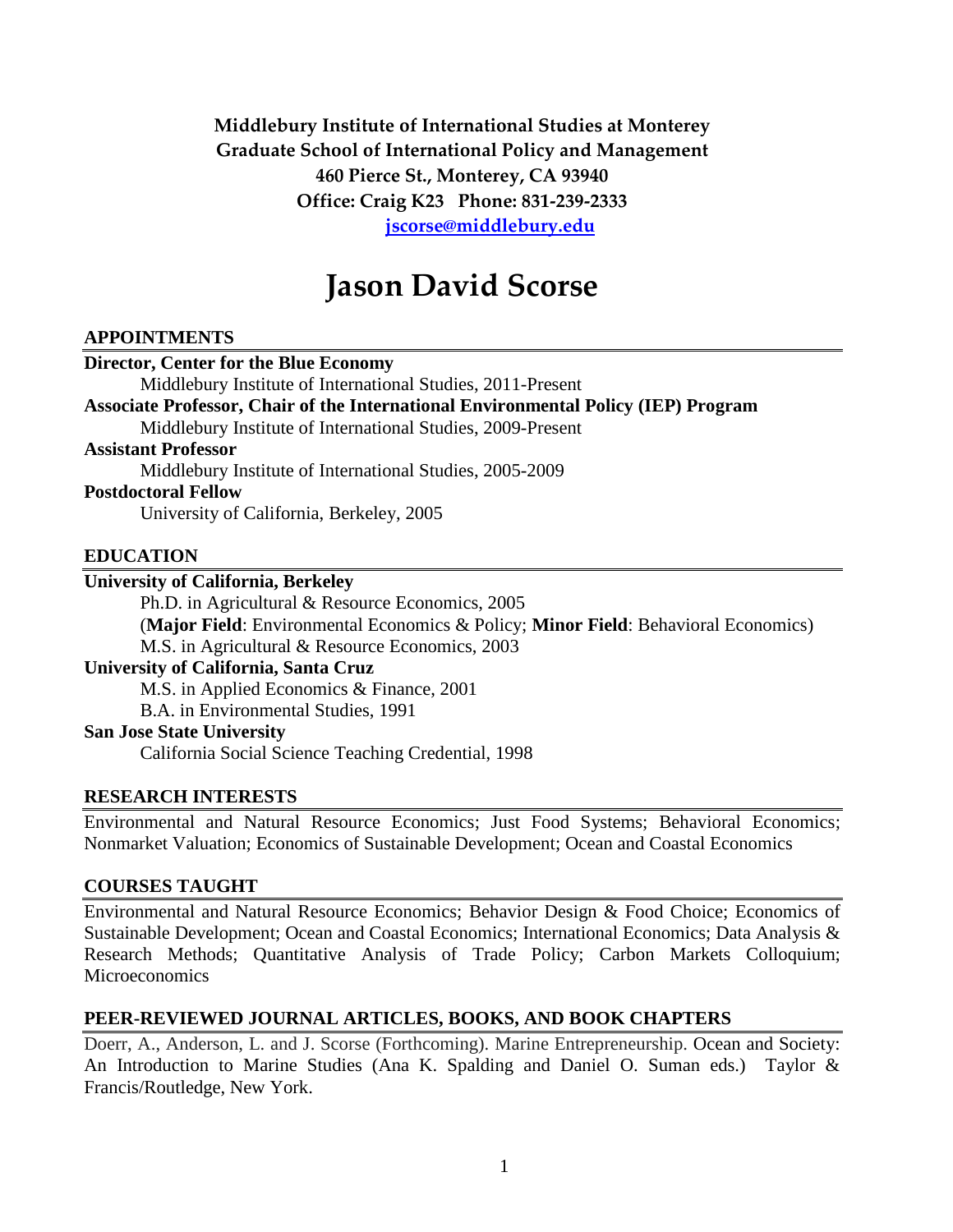Colgan C.S., Scorse J. (2021) Ocean Climate Policy. In: Brears R.C. (eds) The Palgrave Handbook of Climate Resilient Societies. Palgrave Macmillan, Cham.

Aisbett et al. (2021). Do Multinational Corporations Exploit Foreign Workers? Global Goliaths: Multinational Corporations in the 21<sup>st</sup> Century (C. Fritz [Foley,](https://www.brookings.edu/search/C.+Fritz+Foley/) James [Hines,](https://www.brookings.edu/search/James+Hines/) and David [Wessel](https://www.brookings.edu/experts/david-wessel/) eds.), Brookings Institution Press, Washington D.C.

Scorse, Jason D.; Richards, Shaun; and King, Philip (2017) "The Market Transfer Effect in the Hawaiian Longline Fishery: Why Correlation Does Not Imply Causation," Journal of Ocean and Coastal Economics: Vol. 4: Iss. 1, Article 2.

Scorse, Jason and Trent Hodges, Chapter 8, "The Non-Market Value of Surfing and its Policy Implications," Sustainable Surfing, Edited by Gregory Bourne and Jess Ponting, Routledge, UK, 2017. pp. 137-144.

Scorse, Jason and Judith Kildow, Chapter 11, "Economic Services and their Economic and Social Value," Routledge Handbook of Ocean Resources and Management, Edited by Hance D. Smith, Juan Luis Suarez de Vivero, and Tundi S. Agardy, Routledge, Taylor and Francis Group, London UK, 2016. pp. 176-187.

Scorse, J., Reynolds, F. and A. Sackett. "The Impact of Surf Breaks on Home Prices in Santa Cruz, CA." *Tourism Economics* (2015), 21(2): 409-418.

Scorse, Jason. [What Environmentalists Need to Know about Economics](http://www.amazon.com/What-Environmentalists-Need-about-Economics/dp/0230107311/ref=sr_1_1?ie=UTF8&s=books&qid=1278961620&sr=8-1)*.* New York: Palgrave Macmillan, 2010.

Scorse, Jason (2010). Freeing the Market to Address Climate Change. *The Solutions Journal,* 1(6):29-32.

Harrison, Ann and Scorse, Jason (2010). Multinationals and Anti-Sweatshop Activism. *American Economic Review*, 100(1): 247-273.

Harrison, Ann and Jason Scorse. (2009). Do Foreign-Owned Firms Pay More? Evidence from the Indonesian Manufacturing Sector in Labour Markets and Economic Development (Ravi Kanbur and Jan Svejnar eds.), Routledge, New York.

Scorse, Jason. (2009). Making Matters Worse. *The International Journal of Climate Change: Impacts and Response,* 1(1):1-6.

Harrison, Ann & Jason Scorse. (2006). Improving the Conditions of Workers? Minimum Wage Legislation and Anti-Sweatshop Activism. *California Management Review*. 2(48):144-160. (Also issued as a Harvard Business School case study)

Harrison, Ann & Jason Scorse. (2004). The Impact of Globalization on Compliance with Labor Standards: A Plant-Level Study in Brookings Trade Forum 2003 (Susan Collins and Dani Rodrik eds.), Brookings Institution Press, Washington D.C.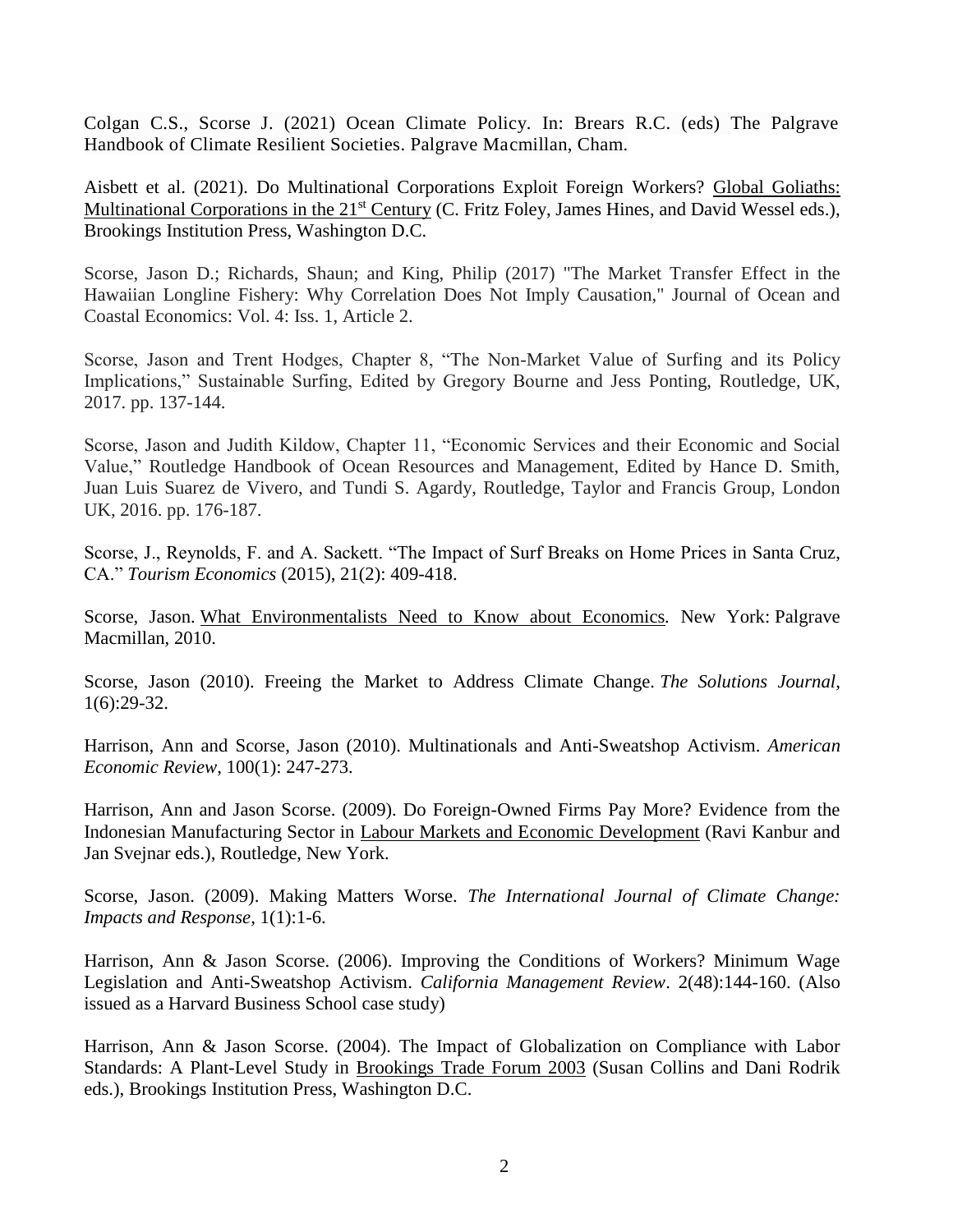Scorse, Jason. (2001). Reflections on the Free Trade Debate. *Economia Rural*, 1(12):8-11.

## **WORKING PAPERS, REPORTS, WHITE PAPERS, AND MISC.**

Scorse, Jason and Helvarg, David. [The Ocean Climate Action Plan,](https://www.middlebury.edu/institute/sites/www.middlebury.edu.institute/files/2021-01/OCAP%20Report_R4_REV_Webview-NoAppendix-1.11.21.pdf?fv=Tgl7_dnN) Center for the Blue Economy. 2020.

Scorse, Jason. [Market-based policies work to fight climate change, from Jamaica to India.](https://theconversation.com/market-based-policies-work-to-fight-climate-change-from-india-to-jamaica-121685) The Conversation. 10 September 2019.

Kerr, Aimee and Scorse, Jason (2018). The Use of Seal Bombs in California Fisheries. *Center for the Blue Economy Working Paper.*

Scaling Local Bounty: A Synthesis Report (Lovewell et. al), 2015.

[Does Being a "Top 10" Worst Polluter Affect Facility Environmental Releases? Evidence from the U.S.](http://policy.miis.edu/docs/IEP/Scorse%20-%20Does%20Being%20a%20Top%2010%20Worst%20Polluter%20Affect%20Facility%20Environmental%20Releases.pdf)  [Toxic Release Inventory](http://policy.miis.edu/docs/IEP/Scorse%20-%20Does%20Being%20a%20Top%2010%20Worst%20Polluter%20Affect%20Facility%20Environmental%20Releases.pdf) (coauthored with Wolfram Schlenker), 2015.

Scorse, Jason and Kildow, Judy. 2014. *The Potential Economic Impacts of the Proposed Central Coast National Marine Sanctuary*. San Luis Obispo: Sierra Club of California. Print.

Kildow, J., Colgan, C., Scorse, J., Johnston, P., and M. Nichols. *State of the U.S. Ocean and Coastal Economies 2014*. Monterey: Center for the Blue Economy. Print.

Scorse, J. "Environmentalism" *Environmental and Natural Resource Economics: An Encyclopedia*. Santa Barbara: ABC-CLIO, 2014. 130-132. Print.

The WTO's Environmental Mandate, 2011.

[Book review of Economic Thought and U.S. Climate Change Policy.](http://www.miis.edu/media/view/25868/original/92812920env20driesen20by20scorse.pdf) Edited by David M. Driesen. Cambridge, MA. MIT Press, 2010. (In Perspectives on Politics)

The Capitalist Conundrum, 2010.

Scorse, Jason. (2009). Non-Market Valuation of Ocean Resources in the *National Ocean Economics Report* (Judy Kildow ed.), National Ocean Economics Program, Moss Landing, CA.

Why Environmentalists Should Embrace Economics, 2006.

Do Foreign Firms Pay More? Evidence from the Indonesian Manufacturing Sector 1990-1999. *International Labor Organization*, [Working Paper No. 98,](http://www.ilo.org/public/english/employment/multi/download/wp98.pdf) 2005 (coauthored with Ann Harrison and submitted).

Is There Acquiescence in Yes-No Questions? (coauthored with Michael Hanemann & Jon Krosnick), 2005.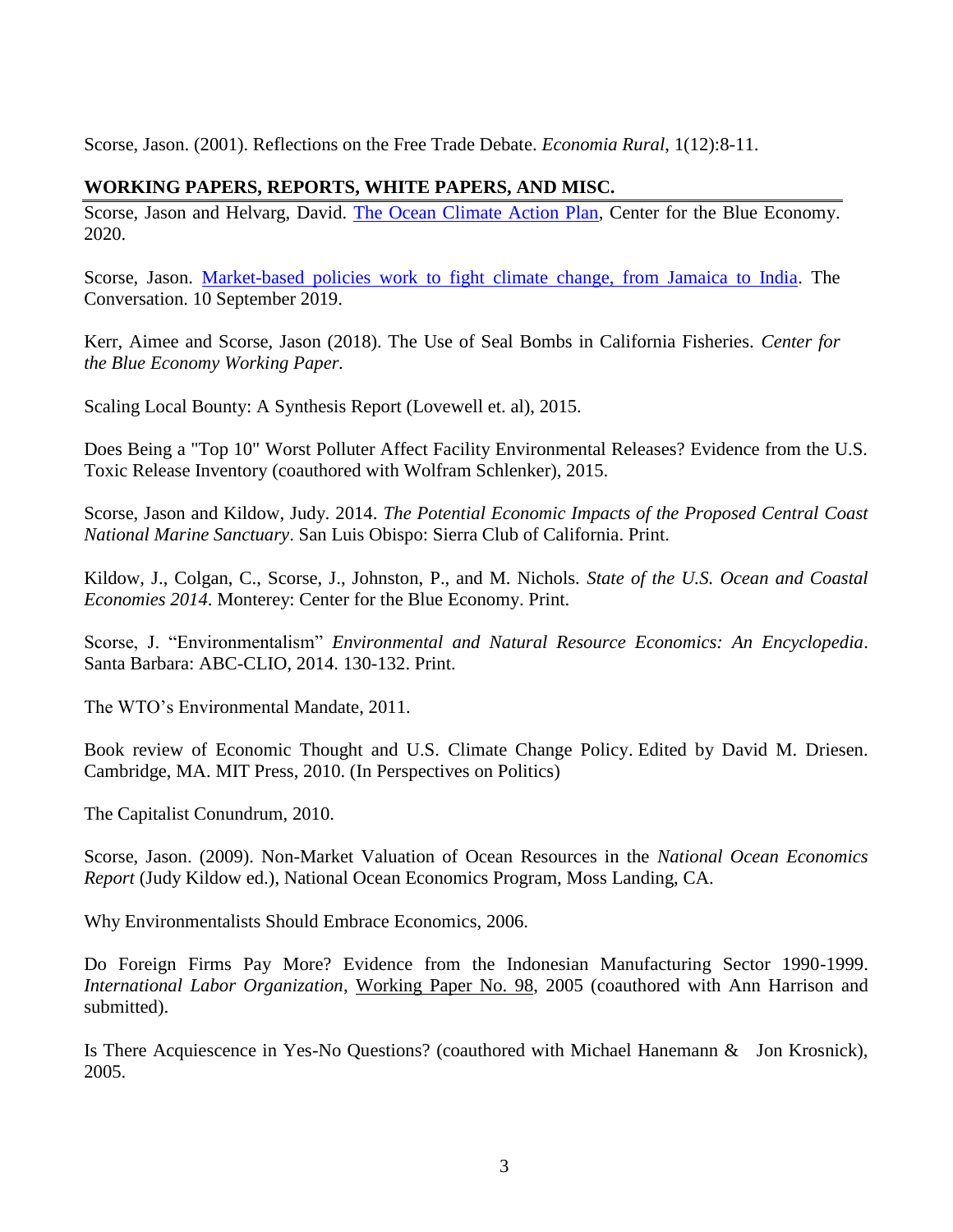Harrison, Ann & Jason Scorse. 2004. Moving Up or Moving Out? Anti-Sweatshop Activists and Labor Market Outcomes, *National Bureau of Economic Research*, Working Paper No. w10492.

## **MAGAZINE, NEWSPAPER ARTICLES, AND MISC.**

Helvarg, D. and J Scorse. [Charting a Sustainable Course for the Blue Economy.](https://www.thenation.com/article/environment/world-oceans-day-blue-economy/) *The Nation*. 8 June 2021.

Helvarg, D. and J Scorse [Biden's Plan Can Work If It's Sea To Shining Sea.](https://thehill.com/opinion/energy-environment/537322-bidens-climate-plan-can-work-if-its-sea-to-shining-sea?rl=1) *The Hill*. 2 April 2021.

Helvarg, David and Scorse, Jason. [Putting the Blue in the Green New Deal.](https://news.mongabay.com/2019/03/putting-the-blue-in-the-green-new-deal-commentary/) *Mongabay*. 13 March 2019.

Scorse, Jason. ["The Silver Bullet Is On Our Plate.](https://www.santacruzsentinel.com/2018/03/09/jason-scorse-the-silver-bullet-is-on-our-plate/)" *The Santa Cruz Sentinel* 11 March 2018.

Scorse, Jason. "The Pillar of Seafood Sustainability is Traceability (and its future isn't bright)." *The National Security Forum* March 2017.

Scorse, Jason and Kildow, Judith. "In Defense of Local Marine Sanctuary Study." *The Tribune* 4 September 2015.

Schapiro, Mark and Scorse, Jason. "Oil Companies Quietly Prepare for a Future of Carbon Pricing." *Yale Environment 360* 23 September 2014.

Scorse, Jason. "Cheap Gas Hurts The Middle Class." *Fortune* 6 December 2012.

Scorse, Jason and Kildow, Judy. "End Federal Flood Insurance." *The New York Times* 28 November 2012.

Scorse, Jason. ["My Word: Must never take coast's economic value for granted."](http://www.insidebayarea.com/opinion/ci_21046606/my-word-must-never-take-coasts-economic-value?refresh=no) *Oakland Tribune* 10 July 2012.

Strong-Cvetich, Nikolas & Jason Scorse. (2008). [Ecotourism in Post-Conflict Peace-Building: A New](http://policy.miis.edu/docs/IEP/Strong-Cvetich%20&%20Scorse%20-%20Ecotourism_and_Security.pdf)  [Tool for Reconciliation?](http://policy.miis.edu/docs/IEP/Strong-Cvetich%20&%20Scorse%20-%20Ecotourism_and_Security.pdf) *Ecoclub: International Ecotourism Magazine*. 8(96):10-17.

## **BOARDS & WORKING GROUPS**

**Good Food Institute, Sustainable Seafood Initiative Advisory Council,** 2020-present **Plant-Based Food Association, Policy Committee,** 2019-2020 **Journal of Ocean and Coastal Economics Editorial Board,** 2014-Present **Monterey Bay National Marine Sanctuary Research Activities Panel,** 2010-Present **Center for Ocean Solutions MARINE group**, 2007-Present **The Monterey Bay Crescent Ocean Research Consortium,** 2007-Present **Save Our Shores Policy Committee,** 2017-2020 **Save our Shores Board,** 2013-2017 **The Otter Project (Board Chair),** 2010-2012

**CONSULTING**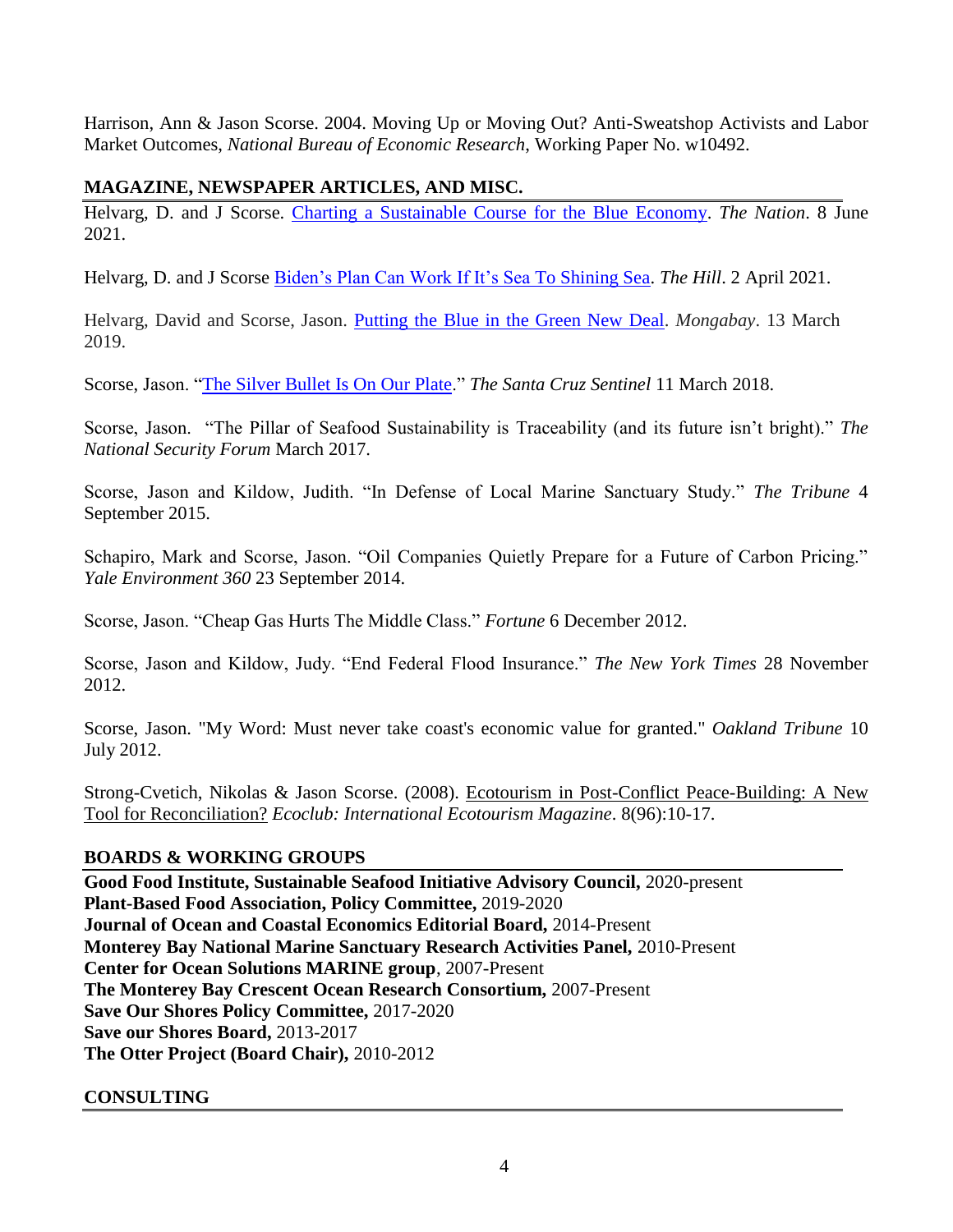## **Earth Justice**

**Economics Consultant,** 2016**.** Wrote a paper on the supposed market transfer effect in the Hawaiian longline swordfish fishery closure of 2001-2004.

## **Sierra Club of California**

**Economics Consultant,** 2014. Wrote a report on the potential economic impacts of the proposed Central Coast National Marine Sanctuary.

## **Oceana**

**Economics Consultant,** 2014**:** Wrote a letter outlining the significance of the "market transfer effect" if drift gillnets are banned in the California Swordfish fishery.

## **Resource Conservation District Santa Cruz**

**Economics Consultant,** 2014: Worked on assessing the social returns for improvements in soil quality practices of Santa Cruz farmers.

## **Natural Resources Defense Council**

**Environmental Consultant,** 2012: Provided a 2-page brief on the importance of nonmarket valuation for assessing the merits of restoring U.S. fish stocks.

**Environmental Consultant,** 2005: Conducted a contingent valuation survey of restoring the San Joaquin River, and analyzed other market and non-market economic benefits of river restoration in support of a major lawsuit being undertaken by NRDC. The case was ultimately ruled in NRDC's favor in the summer of 2006, representing a significant environmental victory for NRDC and the people of California.

### **National Ocean Economics Program**

**Lead Non-Market Economist,** 2007-2010: Managing the non-market valuation website and database for ocean resources and writing reports on the non-market valuation of ocean and coastal resources.

## **Sierra Club**

**Environmental Consultant,** 2003: Helped assess the environmental impact analysis of Duke Energy's proposed expansion of its Moss Landing power generating facility.

## **City of Santa Cruz**

**Environmental Consultant,** 2001-2002: Helped write the Economics section of the Existing Conditions Report for the Loch Lomond watershed.

## **PRESENTATIONS & PANELS**

| The Silver Bullet Is On Our Plate, 2019-2021               |
|------------------------------------------------------------|
| <b>Various Rotary Groups</b>                               |
| <b>Little Fish Mean Business, 2018</b>                     |
| Panelist for Pew Panel at Monterey Bay Aquarium            |
| <b>Community Capital Conference, 2017</b>                  |
| The New Blue Economy                                       |
| Soil Not Oil Conference, 2017                              |
| The Living Ocean Panel                                     |
| <b>Middlebury Institute, 2017</b>                          |
| California Leadership after the Election                   |
| Worldviews: Impact of the Election on Environmental Policy |
| Asilomar, 2016                                             |
| <b>Keynote for Blue Mind Conference</b>                    |
| <b>Moss Land Marine Lab, 2016</b>                          |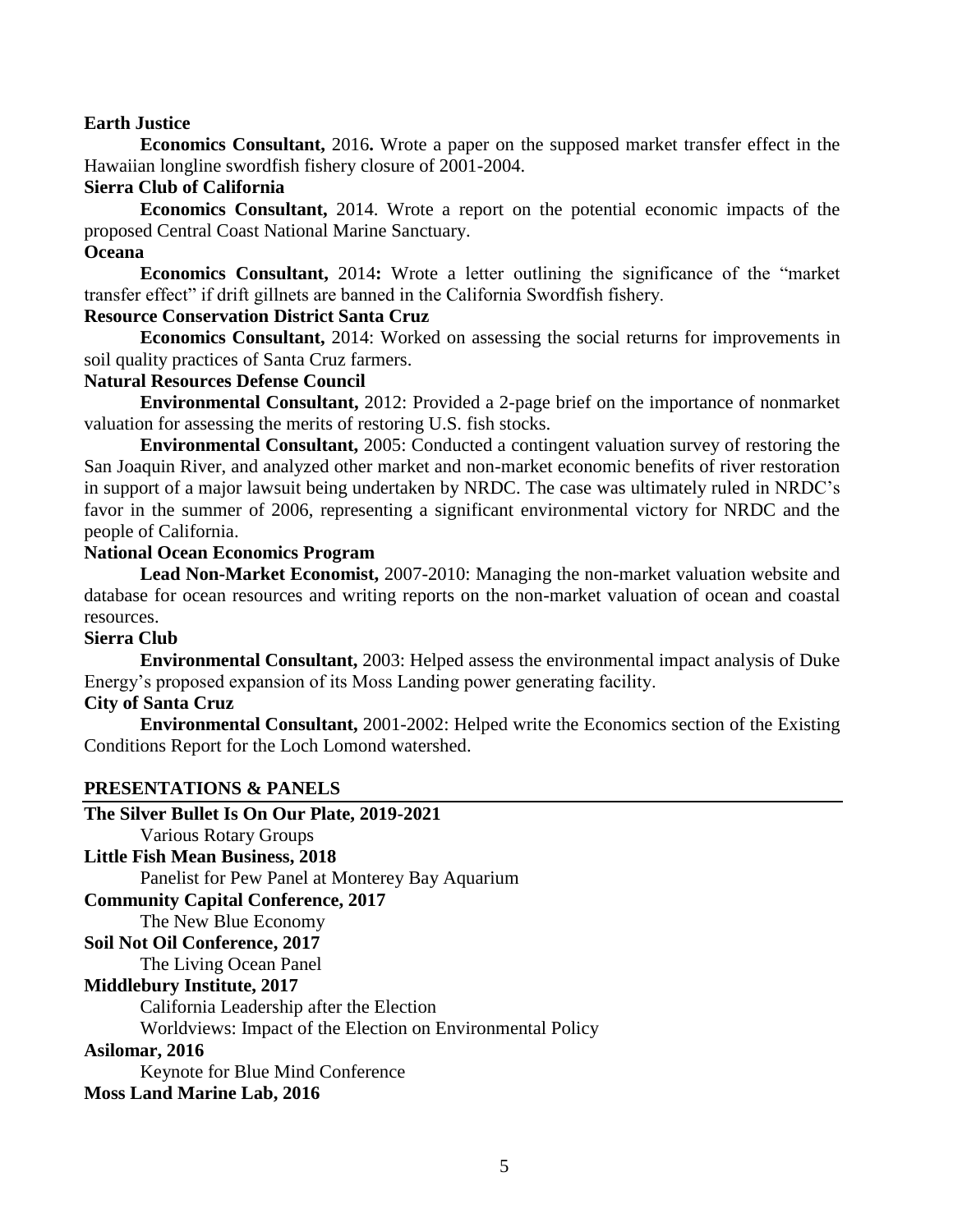Coastal Economics of California **Save Our Shores, 2016** Panel Discussion on "Sand Wars" **Pacific Grove Museum, 2015** Panel Discussion on Coastal Climate Change Adaptation **Middlebury Institute, 2015** Panel Discussion on "Sand Wars" **California Certified Organic Farmers, 2015** Why Organic Should Allow GMOs **Shanghai Ocean University, Chinese National Marine Data Center, Korean Maritime Institute, 2015** The Blue Economy 2.0 **Oregon Ocean Policy Advisory Council, 2015** National Marine Sanctuary Public Forum **MIIS Earth Week, 2015** Judgment Day: Who's to Blame for the Failure of U.S. Climate Policy? Eating with Intention **Middlebury DC Office, 2015** The New Economics of Coastal Climate Change Adaptation **Salinas Rotary Club, 2014** The Monterey Bay Region and the "New Blue Economy" **World Ocean Council Conference,** 2014 Panel discussion on Ocean Policy and Planning **Urban Coast Center at Monmouth University,** 2014 The Ocean as the Prime Driver of the Mid-Atlantic Economies **U.S. State Department "Our Ocean" Conference,** 2014 Valuing Our Oceans **Moss Land Marine Laboratory,** 2014 Ocean Colloquium Faculty Panel **CSUMB,** 2014 Should California have the Highest Minimum Wage in the country? **Climate One,** 2013 Panel discussion on "The Blue Economy" **SOCAP,** 2013 Investment Opportunities in the California Ocean and Coastal Economy **Monterey Community Television**, 2013 The Role of the CBE **State of the California Oceans,** 2013 Assessing the Socioeconomic Value of MPAs **Consortium for Ocean Leadership,** 2012 The Economics of Ocean Sciences **Monterey Rotary Club,** 2012 The Blue Economy **Monterey Institute (TEDx Sea Change**), 2012 The True Value of the Oceans **CSU Monterey Bay,** 2012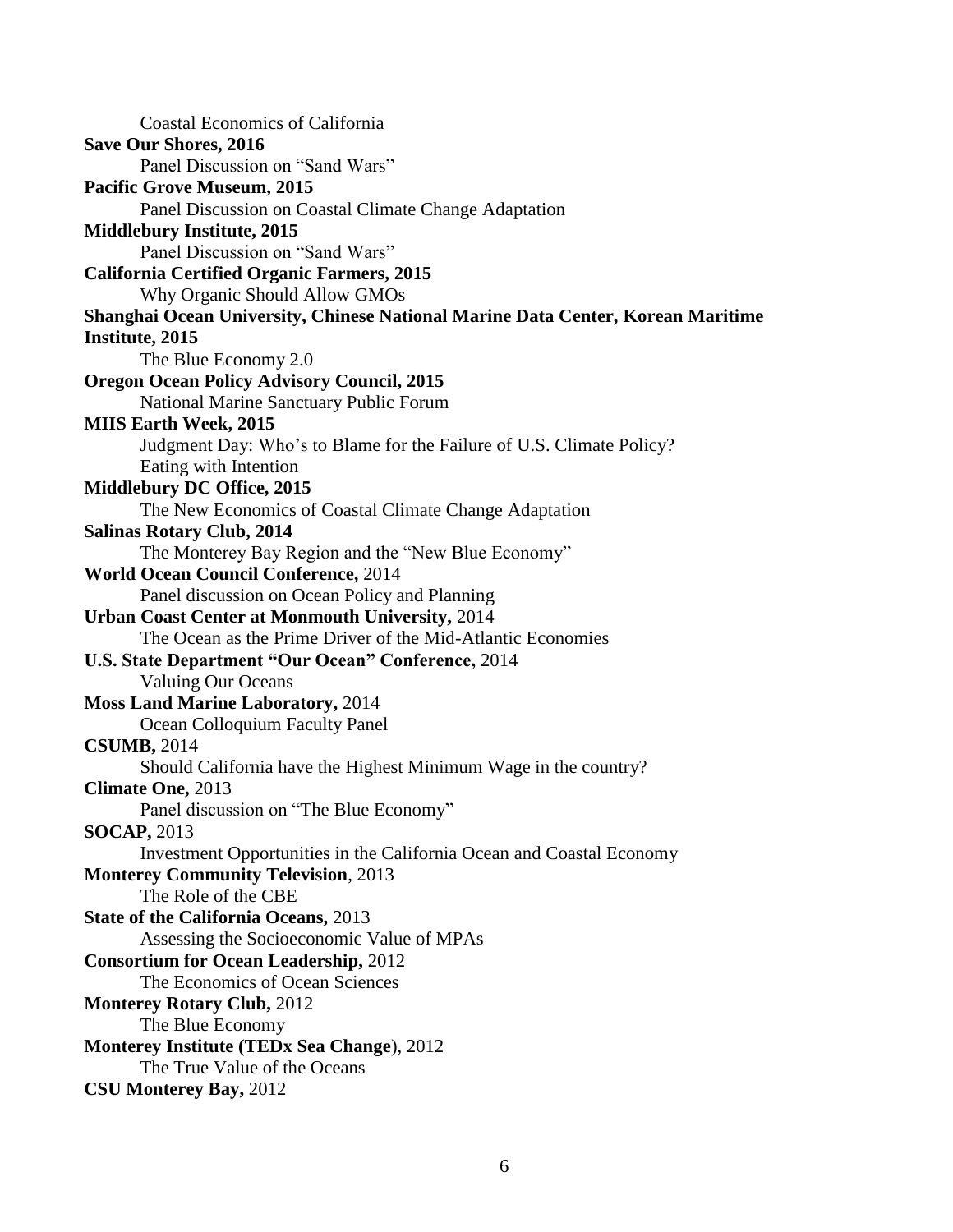What Environmentalists Need to Know About Economics **Oklahoma State University,** 2012 The Path to Sustainability **Middlebury College,** 2011 What Environmentalists Need to Know About Economics Why The U.S. No Longer Leads in Environmental Policy **The Monterey Bay Aquarium,** 2011 How Economics Can Promote Ocean Conservation **Naval Postgraduate School,** 2011 How to Improve U.S. Energy Policy **CSU Monterey Bay,** 2011 Focus the Region: The Economics of Sustainability **Monterey Institute,** 2010 What Environmentalists Need to Know About Economics **World Ocean Conference**, 2010 Moderator for panel discussion on "Measuring the Ocean Economy" **The Firelight Foundation,** 2010 The WTO and the Environment **Monterey Institute,** 2009 Panel discussion on "Can Business Solve Problems of the Environment and Poverty?" Moderator for panel discussion on "Communicating Science in a Complex World" **Monterey Conference Center,** 2009 Panel discussion on "Journalism and Activism: Can they Mix?" **Monterey Institute,** 2009 Panel discussion on "Sustainable Seafood: Is it Real and is it Enough? Panel discussion on "Trade and the Environment: International Greenhouse Gas Policies" **Bharati Vidyapeeth Institute of Environment Education and Research, Pune, India**, 2009 Making Matters Worse: How Government Disaster Insurance Endangers Human Life and Hampers Efforts to Address Climate Change **Naval Post Graduate School**, 2008 Moderator for panel discussion on "Managing a New Ocean: The Emergence of Arctic Fisheries" **Monterey Institute,** 2008 Panel discussion on "Objectivity in the Media with Respect to Environmental Issues" Panel discussion on "The Causes and Consequences of the Current Financial Crisis" **Santa Cruz Community Television**, 2007 Panel discussion on "The Merits of Free Trade" **Middlebury Environmental Colloquium,** 2006 The Third-Wave of Environmentalism **Eco-Farm Conference,** 2006 Free Trade and Agriculture: Who benefits? **Public Policy Institute of California,** 2005 **University of California, Santa Cruz,** 2005 Do Pollution Rankings Affect Facility Emissions? Evidence from the Toxic Release Inventory

**Middlebury Alumni Event, Monterey Institute,** 2005